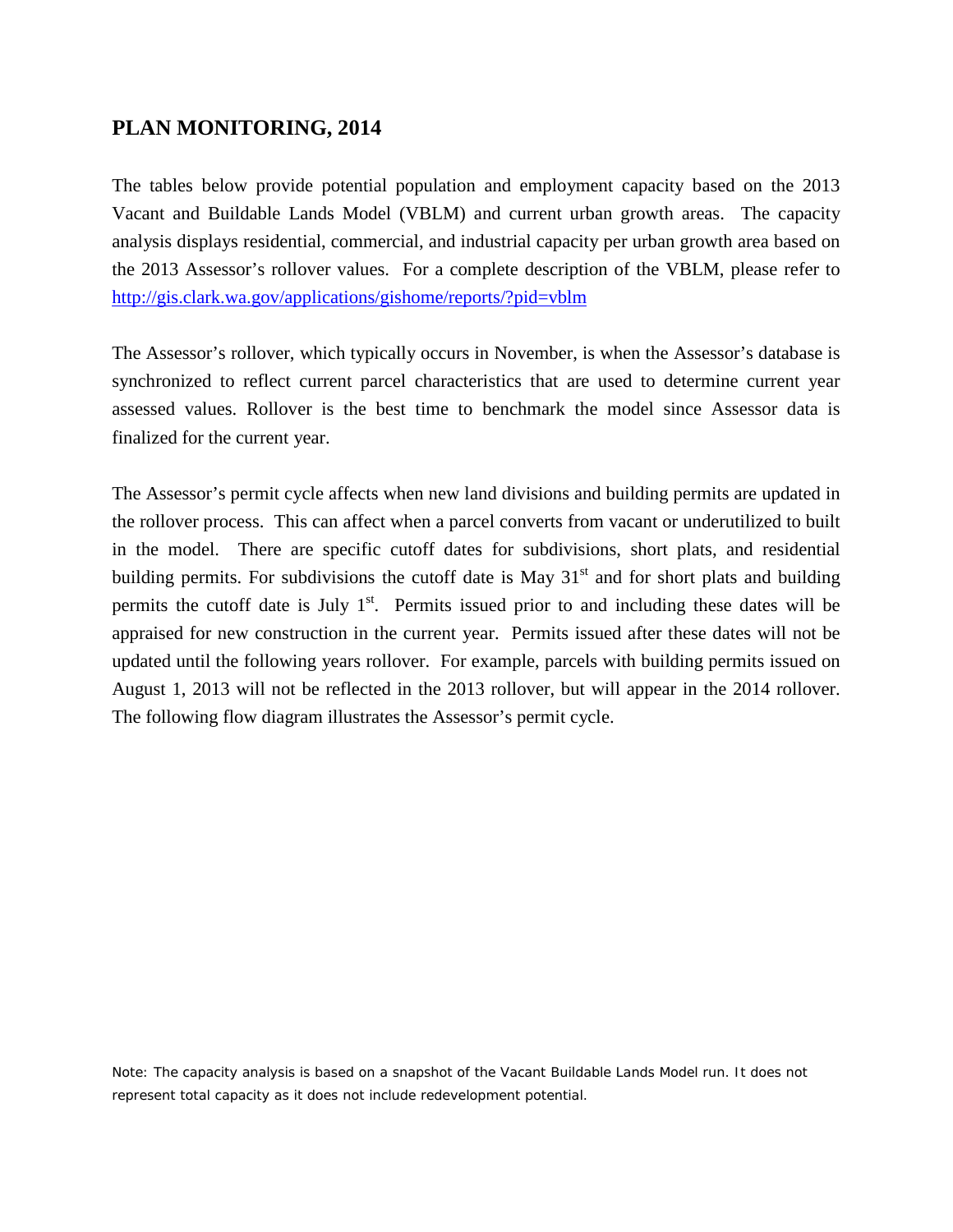

The 2014 VBLM data below indicates that countywide there are 7,963 net developable (buildable) residential acres with a capacity of 147,781 residents; 2,613 net developable (buildable) commercial acres with an employment capacity of 52,265 and 3,772 net developable (buildable) industrial acres with an employment capacity of 33,949.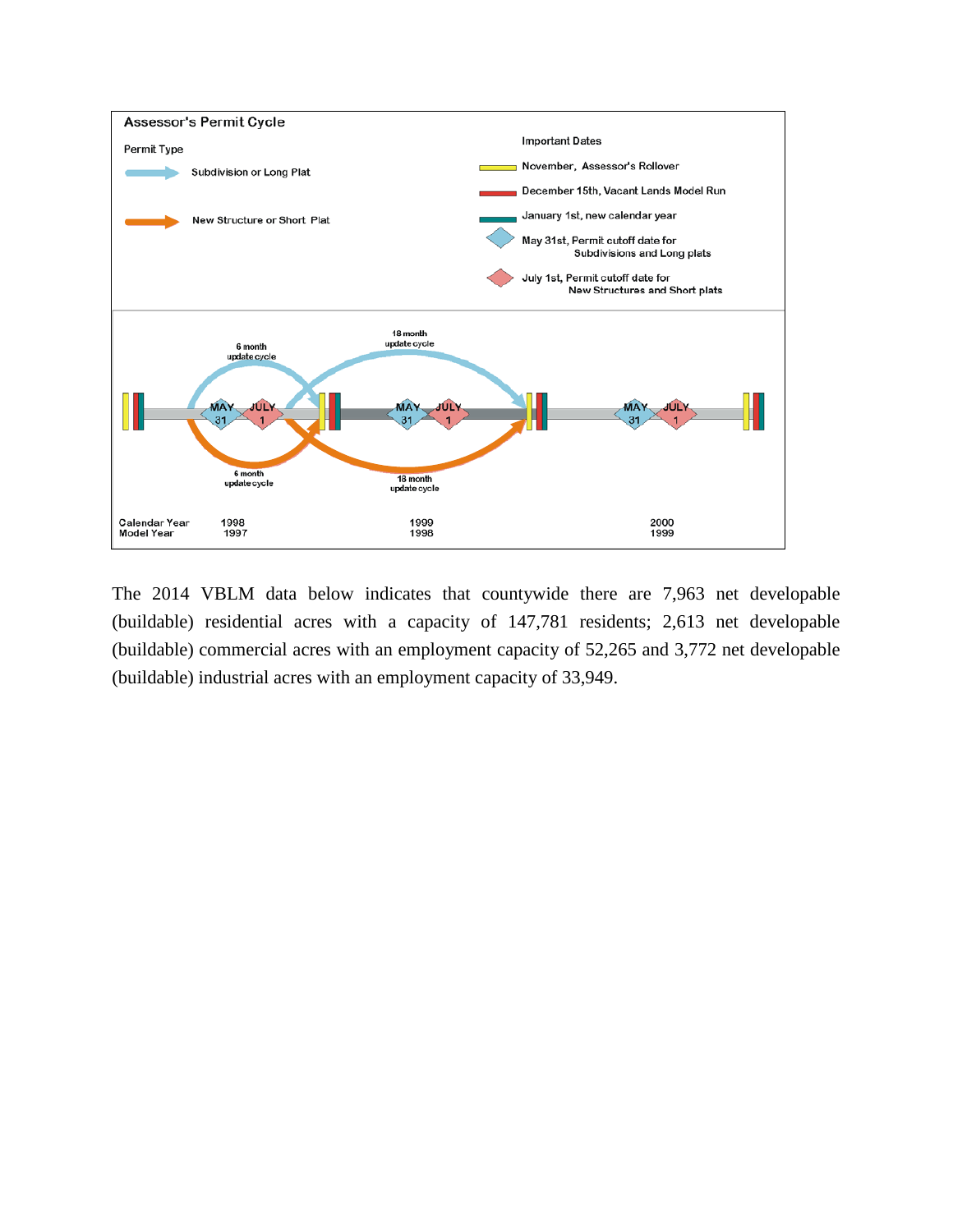| <b>RESIDENTIAL</b>       | <b>Gross</b> |                | Will Not Infrastructure Developable Housing Units Capacity in |                  |        |     |                                  |
|--------------------------|--------------|----------------|---------------------------------------------------------------|------------------|--------|-----|----------------------------------|
|                          | <b>Acres</b> | <b>Convert</b> | <b>Acres</b>                                                  | <b>Net Acres</b> |        |     | <b>Units</b> per Acre Population |
| <b>Acres</b>             |              |                |                                                               |                  |        |     |                                  |
| <b>Battle Ground</b>     |              |                |                                                               |                  |        |     |                                  |
| City                     | 1,685.3      | 677.4          | 277.7                                                         | 730.2            | 6,373  | 8.7 | 16,505                           |
| UGA                      | 833.5        | 314.6          | 140.9                                                         | 378.0            | 2,485  | 6.6 | 6,436                            |
| Total                    | 2,518.8      | 992.0          | 418.6                                                         | 1,108.2          | 8,857  | 8.0 | 22,941                           |
| Camas                    |              |                |                                                               |                  |        |     |                                  |
| City                     | 1,655.2      | 653.4          | 277.5                                                         | 724.3            | 4,847  | 6.7 | 12,555                           |
| UGA                      | 450.3        | 172.2          | 77.0                                                          | 201.1            | 1,394  | 6.9 | 3,611                            |
| Total                    | 2,105.5      | 825.6          | 354.5                                                         | 925.3            | 6,242  | 6.7 | 16,166                           |
| La Center                |              |                |                                                               |                  |        |     |                                  |
| City                     | 599.6        | 229.5          | 101.8                                                         | 268.3            | 1,117  | 4.2 | 2,893                            |
| UGA                      | 325.1        | 146.0          | 49.6                                                          | 129.5            | 677    | 5.2 | 1,753                            |
| Total                    | 924.7        | 375.4          | 151.4                                                         | 397.8            | 1,794  | 4.5 | 4,646                            |
| Ridgefield               |              |                |                                                               |                  |        |     |                                  |
| City                     | 1,656.0      | 712.8          | 261.3                                                         | 682.0            | 4,639  | 6.8 | 12,015                           |
| UGA                      | 876.1        | 373.0          | 139.4                                                         | 363.8            | 2,618  | 7.2 | 6,781                            |
| Total                    | 2,532.1      | 1,085.7        | 400.6                                                         | 1,045.7          | 7,257  | 6.9 | 18,796                           |
| Vancouver                |              |                |                                                               |                  |        |     |                                  |
| City                     | 1,397.7      | 481.2          | 253.0                                                         | 663.5            | 5,685  | 8.6 | 14,723                           |
| UGA                      | 7,241.3      | 2,754.3        | 1,234.4                                                       | 3,252.6          | 23,587 | 7.3 | 61,089                           |
| Total                    | 8,639.0      | 3,235.5        | 1,487.4                                                       | 3,916.1          | 29,271 | 7.5 | 75,813                           |
| Washougal                |              |                |                                                               |                  |        |     |                                  |
| City                     | 617.7        | 241.6          | 103.4                                                         | 272.7            | 1,562  | 5.7 | 4,047                            |
| UGA                      | 515.7        | 199.0          | 87.7                                                          | 229.0            | 1,778  | 7.8 | 4,605                            |
| Total                    | 1,133.4      | 440.6          | 191.2                                                         | 501.7            | 3,340  | 6.7 | 8,652                            |
| Yacolt                   |              |                |                                                               |                  |        |     |                                  |
| City                     | 64.2         | 15.9           | 13.4                                                          | 34.9             | 140    | 4.0 | 362                              |
| UGA                      | 16.4         | 6.4            | 2.8                                                           | 7.3              | 29     | 4.0 | 75                               |
| Total                    | 80.6         | 22.3           | 16.2                                                          | 42.2             | 169    | 4.0 | 437                              |
| Woodland                 |              |                |                                                               |                  |        |     |                                  |
| City                     | 5.8          | 3.1            | 0.8                                                           | 2.0              | 10     | 5.0 | 26                               |
| UGA                      | 89.9         | 57.4           | 9.0                                                           | 23.5             | 118    | 5.0 | 305                              |
| Total                    | 95.8         | 60.5           | 9.8                                                           | 25.5             | 128    | 5.0 | 330                              |
| <b>RESIDENTIAL TOTAL</b> | 18,029.9     | 7,037.6        | 3,029.7                                                       | 7,962.5          | 57,058 | 7.2 | 147,781                          |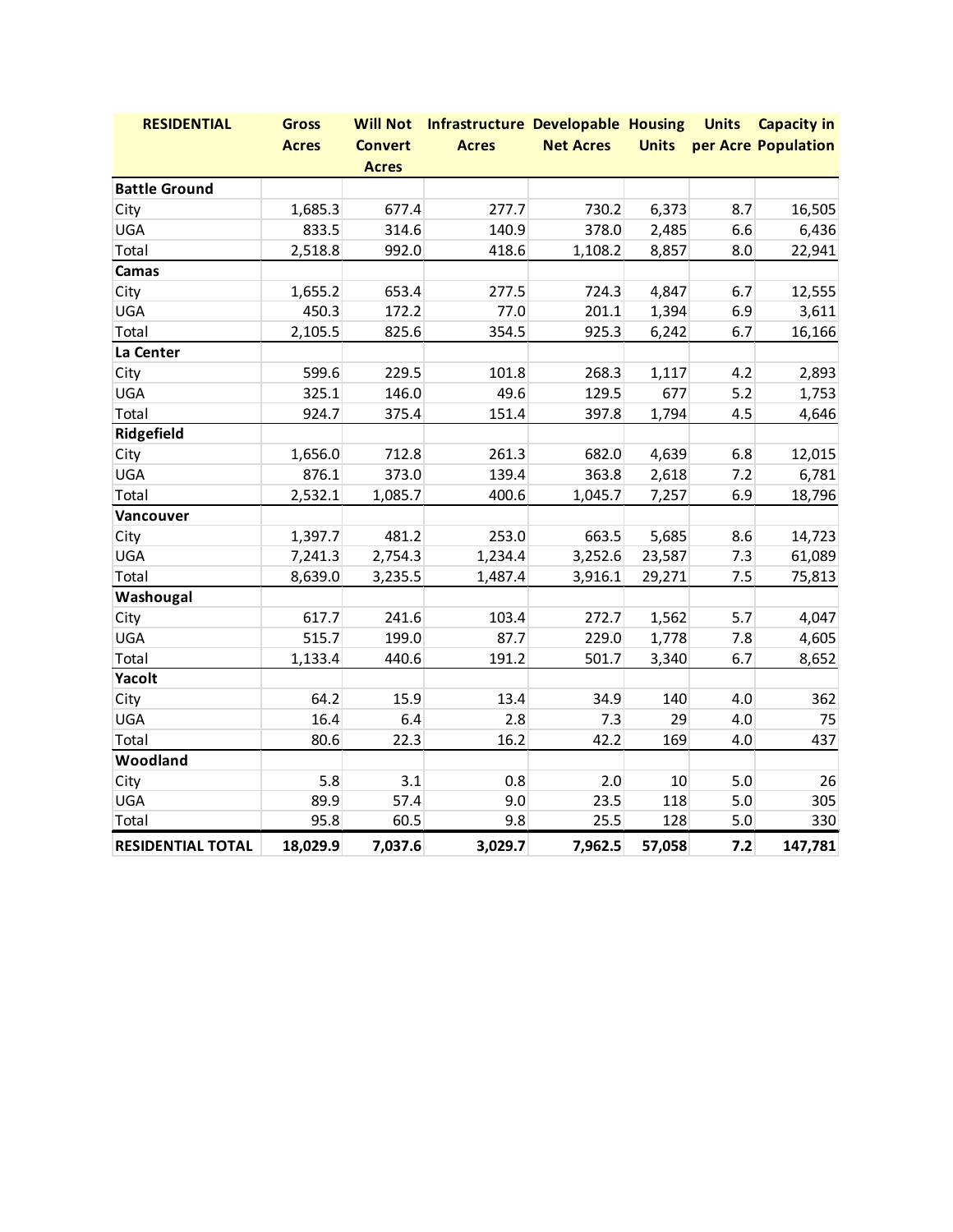| <b>COMMERCIAL</b>       | <b>Gross</b> | <b>Will Not</b> | Infrastructure Developable |                  | Jobs        |
|-------------------------|--------------|-----------------|----------------------------|------------------|-------------|
|                         | <b>Acres</b> | <b>Convert</b>  | <b>Acres</b>               | <b>Net Acres</b> |             |
|                         |              | <b>Acres</b>    |                            |                  |             |
| <b>Battle Ground</b>    |              |                 |                            |                  |             |
| City                    | 750.7        | 112.4           | 161.0                      | 477.3            | 9,546       |
| <b>UGA</b>              | 87.4         | 9.0             | 19.6                       | 58.8             | 1,176       |
| Total                   | 838.1        | 121.5           | 180.6                      | 536.1            | 10,722      |
| Camas                   |              |                 |                            |                  |             |
| City                    | 720.1        | 85.1            | 158.7                      | 476.2            | 9,524       |
| <b>UGA</b>              | 0.0          | 0.0             | 0.0                        | 0.0              | 0           |
| Total                   | 720.1        | 85.1            | 158.7                      | 476.2            | 9,524       |
| La Center               |              |                 |                            |                  |             |
| City                    | 66.5         | 4.7             | 15.4                       | 46.3             | 927         |
| <b>UGA</b>              | 0.0          | 0.0             | 0.0                        | 0.0              | $\mathbf 0$ |
| Total                   | 66.5         | 4.7             | 15.4                       | 46.3             | 927         |
| Ridgefield              |              |                 |                            |                  |             |
| City                    | 636.1        | 73.2            | 140.7                      | 422.2            | 8,444       |
| <b>UGA</b>              | 17.8         | 1.5             | 4.1                        | 12.2             | 244         |
| Total                   | 653.9        | 74.7            | 144.8                      | 434.4            | 8,689       |
| Vancouver               |              |                 |                            |                  |             |
| City                    | 554.5        | 23.4            | 132.8                      | 398.4            | 7,967       |
| <b>UGA</b>              | 885.8        | 63.9            | 205.5                      | 616.5            | 12,329      |
| Total                   | 1,440.4      | 87.3            | 338.3                      | 1,014.8          | 20,296      |
| Washougal               |              |                 |                            |                  |             |
| City                    | 75.7         | 5.3             | 17.6                       | 52.8             | 1,055       |
| <b>UGA</b>              | 60.1         | 3.6             | 14.1                       | 42.4             | 847         |
| Total                   | 135.8        | 8.9             | 31.7                       | 95.1             | 1,903       |
| Yacolt                  |              |                 |                            |                  |             |
| City                    | 13.6         | 0.0             | 3.4                        | 10.2             | 204         |
| <b>UGA</b>              | 0.0          | 0.0             | 0.0                        | 0.0              | $\mathbf 0$ |
| Total                   | 13.6         | 0.0             | 3.4                        | 10.2             | 204         |
| Woodland                |              |                 |                            |                  |             |
| City                    | 0.0          | 0.0             | 0.0                        | 0.0              | 0           |
| <b>UGA</b>              | 0.0          | 0.0             | 0.0                        | 0.0              | 0           |
| Total                   | 0.0          | 0.0             | 0.0                        | 0.0              | 0           |
| <b>COMMERCIAL TOTAL</b> | 3,868.3      | 382.1           | 873.0                      | 2,613.3          | 52,265      |